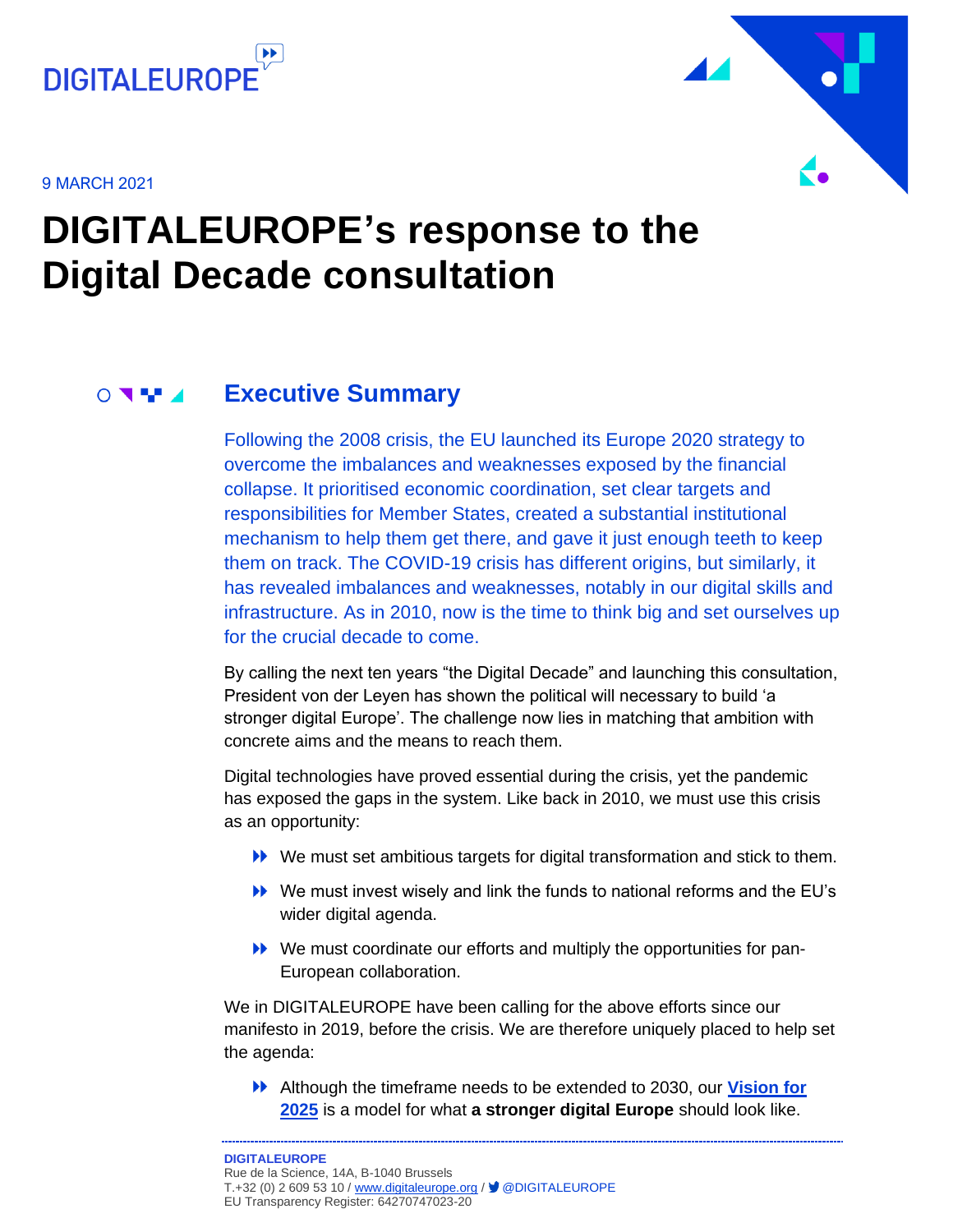- Our [KPIs](https://www.digitaleurope.org/key-indicators-for-a-stronger-digital-europe/) can act as inspiration for the **common digital targets**.
- **▶▶ Our [Investment Plan](https://www.digitaleurope.org/policies/how-to-spend-it-a-digital-investment-plan-for-europe/) can help direct the funding to those multi-country projects** that will deliver the most bang for our buck.
- Meanwhile, as a leading member of the Commission's High Level Expert Group on Artificial Intelligence, we call on the Commission not to reinvent the wheel for its proposed **Digital Charter**. A cross-sector group of civil society organisations [already agreed on seven principles for ethical AI,](https://www.digitaleurope.org/news/high-level-expert-group-unveils-new-tool-for-responsible-ai-in-collaboration-with-digitaleurope/) which should serve as a basis for any broader digital charter.

Regarding the **Digital Compass** and its aim to better monitor investments and funds, we must learn the lessons of the recent past. Although it is too early to tell for sure, it seems that the political boldness of the Recovery and Resilience Facility might not deliver on its promise, at least in part due to insufficient governance.

Despite the unprecedented step taken to pool common debt at EU level, the investment projects identified by Member States too often follow narrow national or regional priorities; they lack a European vision. The process is rather untransparent and the draft plans we have seen are unfortunately not clear or coordinated enough.

If we are serious about reaching our digital decade goals and encouraging transformational pan-European digital projects, we must decide what kinds of institutional structures are necessary to get us there. Formed from the ashes of the 2008 crisis, the European semester process could serve as a model for national and EU coordination for today's moment of need.

To realise the promise of the Digital Decade, we will need a strong Commission, equipped with the necessary funding, tools and personnel. Now, as then, we must turn the crisis into an opportunity for Europe.

And finally, on the **international dimension.** DIGITALEUROPE fully agrees that "the EU can only success in its digital transformation if it builds a Digital Decade in an outward-looking manner". The Commission's Trade Policy Review [communication](https://trade.ec.europa.eu/doclib/docs/2021/february/tradoc_159438.pdf) noted that already by 2024, 85% of the world's GDP growth is expected to come from outside the EU.

If we want our companies to grow and our citizens to benefit, the EU must remain open to international trade and continue to have an open market based on reciprocity and a level playing field.

In this regard, we welcome the recent definition of digital sovereignty by Germany, Estonia, Denmark and Finland in [their letter](https://vnk.fi/en/-/finland-germany-denmark-and-estonia-call-on-eu-to-accelerate-digital-transformation) to President von der Leyen.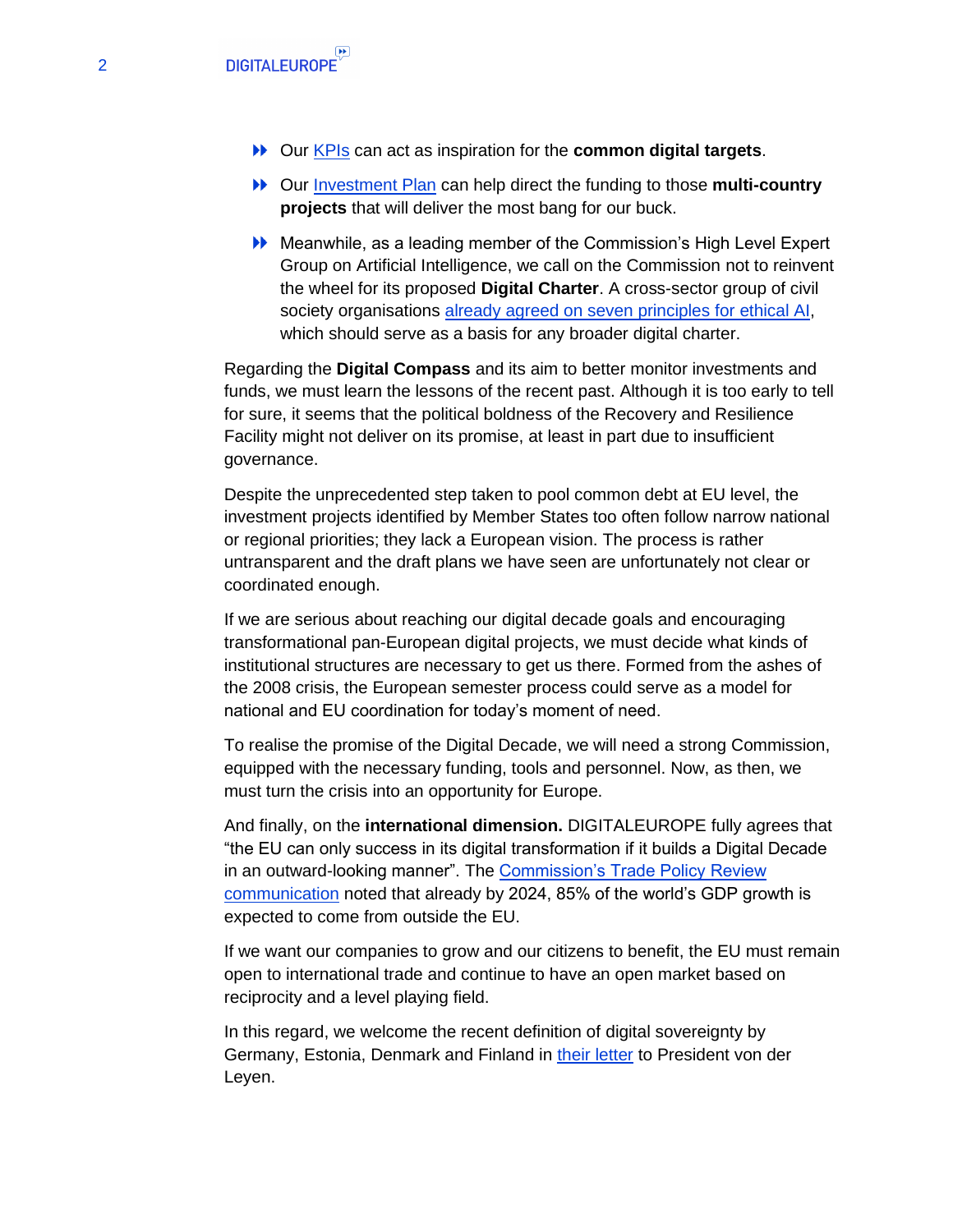#### **Contents**  $\begin{array}{c} \circ & \bullet & \bullet \\ \circ & \bullet & \bullet \end{array}$

<span id="page-2-0"></span>

| Our vision for 2025 and common digital targets 4 |  |
|--------------------------------------------------|--|
|                                                  |  |
|                                                  |  |
|                                                  |  |
|                                                  |  |
|                                                  |  |
|                                                  |  |
|                                                  |  |
|                                                  |  |
|                                                  |  |
|                                                  |  |
|                                                  |  |
|                                                  |  |
|                                                  |  |
|                                                  |  |
|                                                  |  |
|                                                  |  |
|                                                  |  |
|                                                  |  |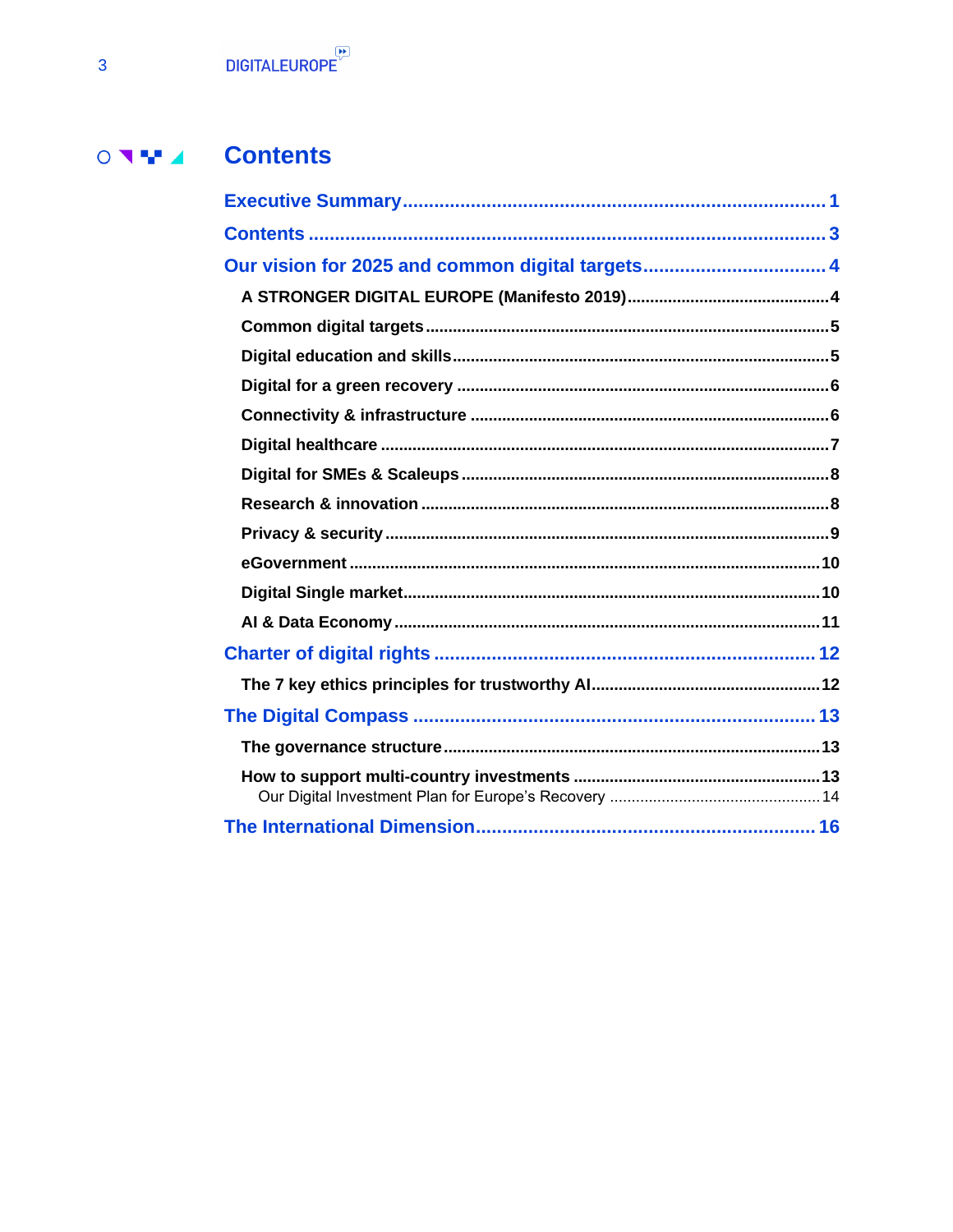#### **Our vision for 2025 and common digital targets**  $\circ$   $\bullet$

## <span id="page-3-1"></span><span id="page-3-0"></span>**A STRONGER DIGITAL EUROPE (Manifesto 2019)**

#### **Our DIGITAL EUROPE Vision 2025 is:**

A Europe where digital technologies, innovation and artificial intelligence can provide Europe's people with competitive jobs, better health and better public services. A strong unfragmented DIGITAL EUROPE that takes leadership in creating digital Inclusion, Green growth, Innovation, Trust, Agile mission-based policy making that drives prosperity and creates benefits for European society and leads globally in an open economy.

For a sustainable, prosperous and stronger DIGITAL EUROPE, we believe that there are 7 key areas of impact that should be addressed by all decision-makers from industry as well as government leaders and public sector institutions:

#### **D**igital Single Market

To generate growth and remain competitive in the global digital era, Europe must consolidate its Single Market and address fragmentation. [Read more](https://www.digitaleurope.org/resources/a-stronger-digital-europe/#dsm)

#### **I**nclusion

Fear of technological development should be transformed into opportunities by equipping Europeans with the right set of digital skills. [Read more](https://www.digitaleurope.org/resources/a-stronger-digital-europe/#inclusion)

#### **G**reen growth

Europe must leverage digital technologies to build a sustainable, low-carbon, and resource-efficient economy and society. [Read more](https://www.digitaleurope.org/resources/a-stronger-digital-europe/#greengrowth)

#### **I**nnovation

Europe must invest in the take-up of digital technologies such as AI and 5G, supporting the creation of cross sectorial innovative ecosystems in sectors where Europe has a competitive advantage. [Read more](https://www.digitaleurope.org/resources/a-stronger-digital-europe/#innovation)

#### **T**rust

Government and industry must cooperate globally to strengthen cybersecurity and protect citizens' privacy while enabling data flows. [Read more](https://www.digitaleurope.org/resources/a-stronger-digital-europe/#trust)

**A**gile & mission-based policy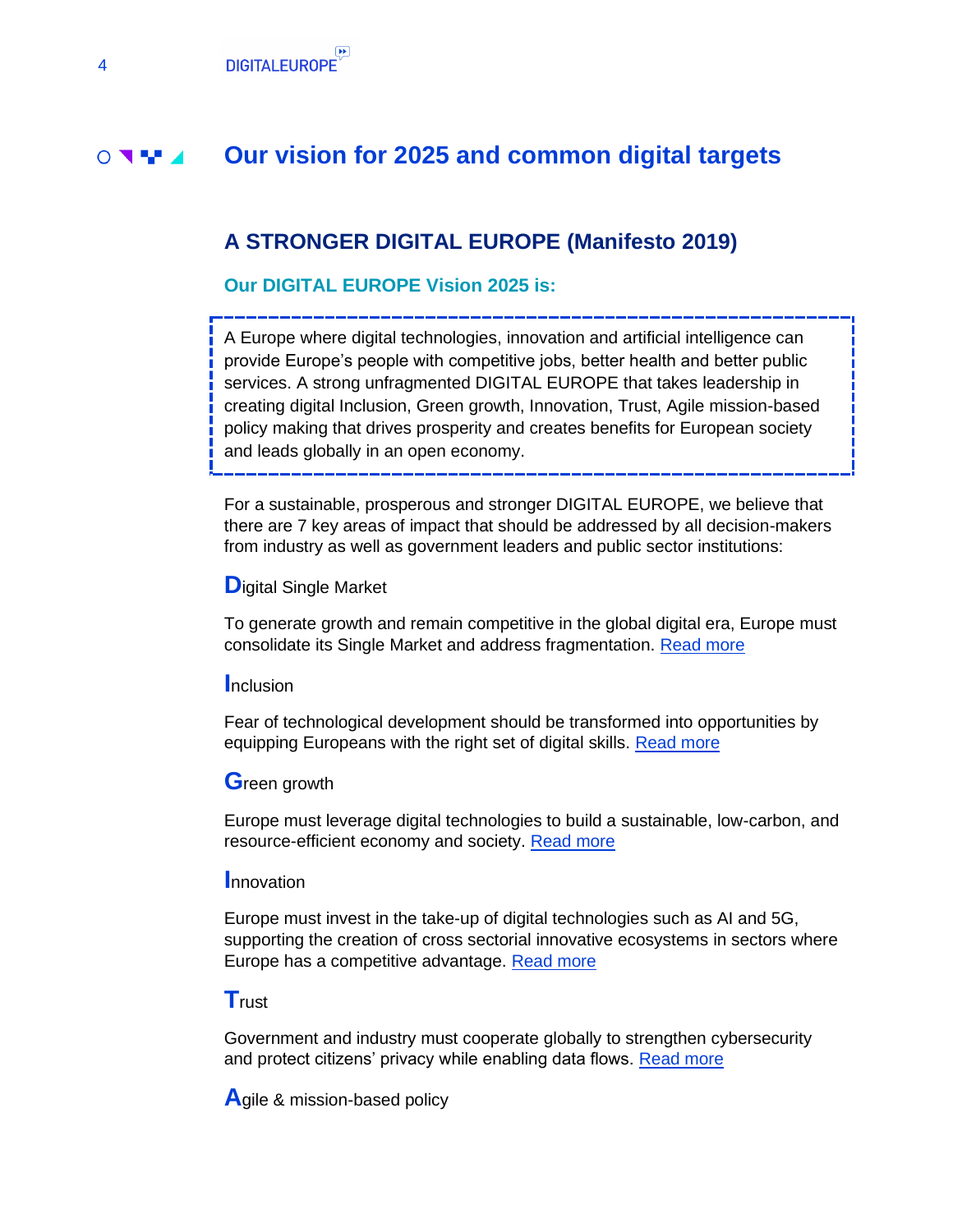Europe must define clear goals for policies and drive agile policy-making processes based on multi-stakeholder engagement and experimentation through regulatory sandboxing. [Read more](https://www.digitaleurope.org/resources/a-stronger-digital-europe/#agile)

#### **L**eadership

European leaders must define '*what they want'* and set a clear vision and goals for how digitalisation can improve European society based on common values. [Read more](https://www.digitaleurope.org/resources/a-stronger-digital-europe/#leadership)

The future of Europe is **DIGITAL**.

#### <span id="page-4-0"></span>**Common digital targets (KPIs)**

Back in our 2019 [manifesto,](https://www.digitaleurope.org/policies/strongerdigitaleurope/) we released a set of 22 success indicators that Europe should aim to achieve by 2025. Over the years we have added a few and during the COVID crisis we increased their ambition given the urgency of the situation. We believe the same indicators can be extrapolated to 2030 to fit the digital decade.

The indicators come from a variety of sources, including European Commission, Eurostat, independent think tanks, reports and surveys.

We suggest that the Commission looks to establish a wider group of stakeholders, including industry, to monitor these digital targets over the next ten years, and if necessary, add to them or adjust them. DIGITALEUROPE would gladly be part of such an exercise.

Find the full list of our key indicators, for a stronger digital Europe, including sources and monitoring over time, please click [here.](https://www.digitaleurope.org/key-indicators-for-a-stronger-digital-europe/)

#### <span id="page-4-1"></span>**Digital education and skills**

A digital Europe should not leave anyone behind. In a rapidly changing world, there is an increasing demand for people to learn how to use new technologies. Without the right skills, people fall behind and businesses suffer.

#### **1. By 2025, Member States and companies should have completed retraining for 20% of the workforce.**

52% are currently in need of reskilling.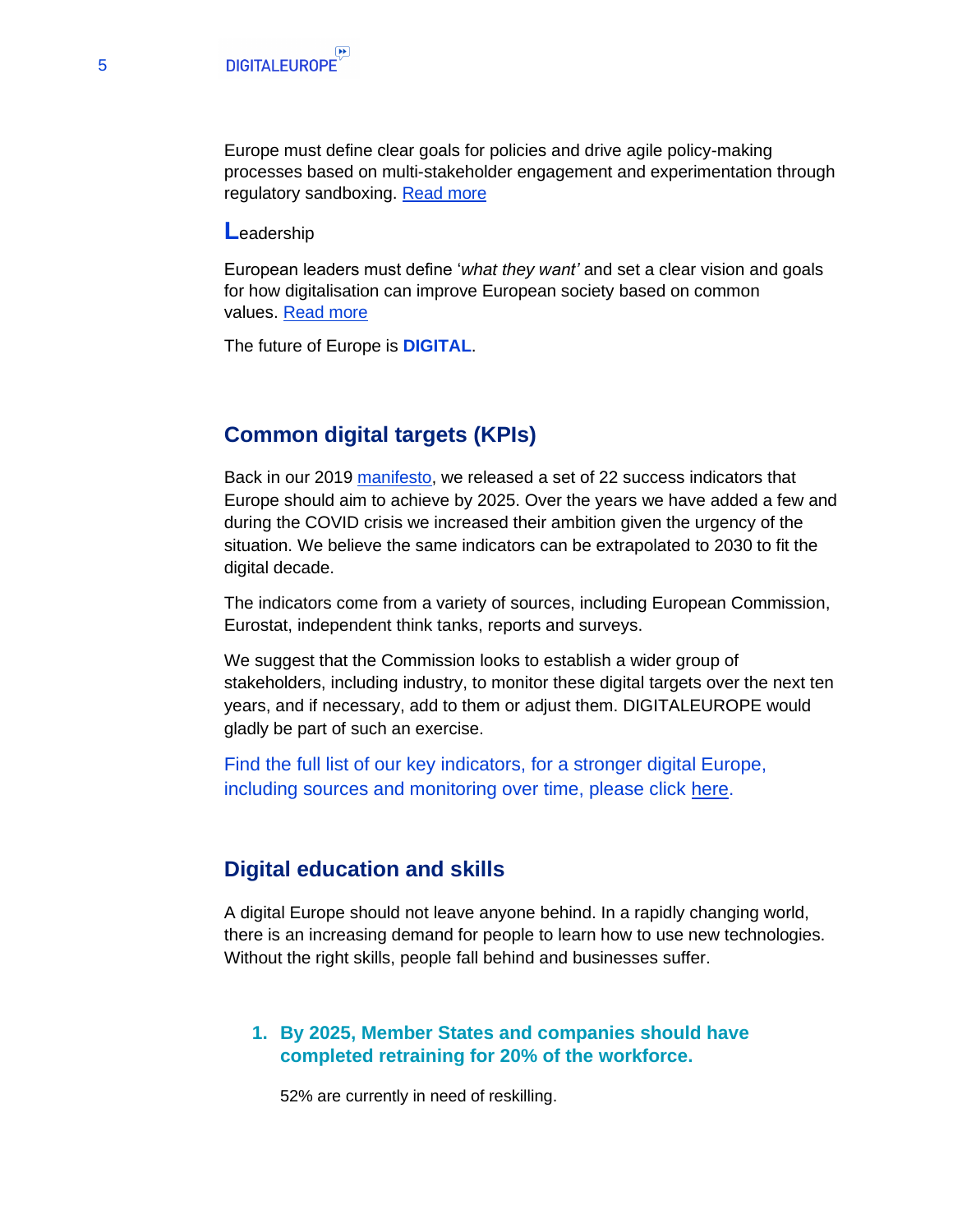**2. By 2025, enterprises in Europe should be providing ICT training to 70% of their employees.**

It is currently around 25%.

**3. By 2025, 6% of working women should be ICT specialists.**

It is currently 1%.

**4. By 2025, 90% of people who are without formal education should be regular internet users.**

It is currently around 70%.

**5. By 2025, 80% of schoolteachers should feel ready to use digital technologies.**

At the moment only 40% do so.

#### <span id="page-5-0"></span>**Digital for a green recovery**

Countries around the world have been unsuccessful at decoupling economic growth from increased CO2 emissions and resource consumption. For every 1% in global GDP, CO2 emissions have risen by about 0.5% and resource consumption by 0.4%. Digital technologies could be a major contributor in helping societies address this challenge. For instance, it is estimated that by 2025 digitalisation could save [over 26 billion tonnes](https://gesi.org/public/index.php) of CO2 emission globally – about as much as Europe's emissions across the same time period.

**6. By 2025, 15% of all material used in the economy should be recovered and re-used.**

In 2019 it was 12%.

**7. By 2025, Europe should capitalise on digital technologies to reduce 20% of CO<sup>2</sup> emissions.**

#### <span id="page-5-1"></span>**Connectivity & infrastructure**

Given the unprecedented transition to mass home working, living and leisure, the quality of connectivity will be more critical than ever. Connectivity will also enable strategic digital technologies like AI and IoT and will allow European companies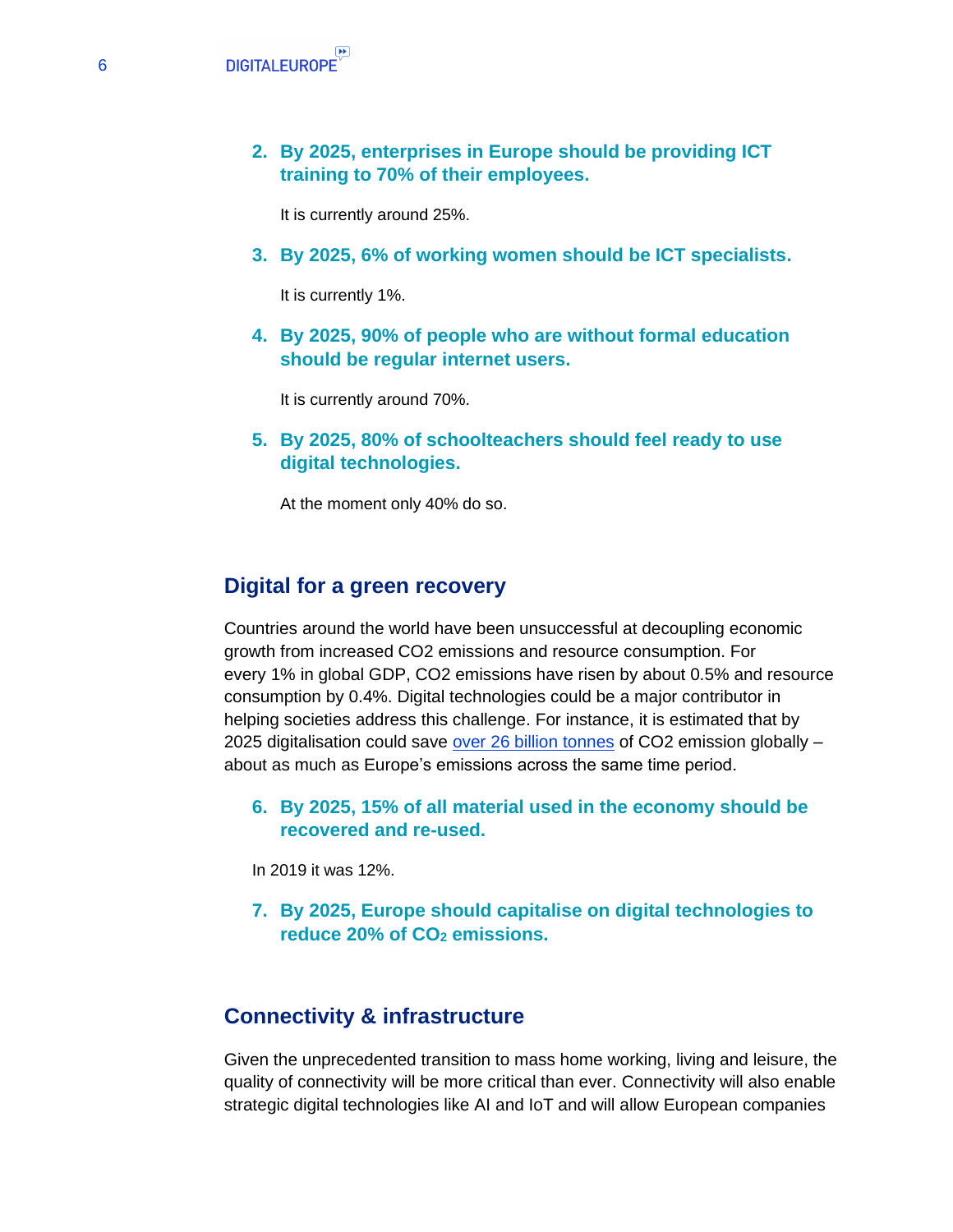to grow so that they can come out of the crisis stronger. We need to ensure Europe has the right overall connectivity mix (submarine networks, fibre, 5G) capable of delivering what is required.

**8. By 2025, 70% of European households should have a broadband connection with 100 Mbps or more.**

Today only one out of three does.

- **9. By 2025, all European cities should have 5G coverage.**
- **10.By 2025, 5G connections should cover at least 200 million users.**
- **11.By 2022, Europe should have made available 100% of the pioneer bands for 5G spectrum.**

#### <span id="page-6-0"></span>**Digital healthcare**

Health data makes up [30%](https://www.esmo.org/newsroom/press-office/esmo2020-covid-pandemic-halts-cancer-care-oncologist-wellbeing) of the world's stored data. A single patient generates up to [80 megabytes yearly](https://www.mckinsey.com/industries/healthcare-systems-and-services/our-insights/promoting-an-overdue-digital-transformation-in-healthcare) in imaging and EMR data. However, such valuable data is often inaccessible, even to the patient, and nationally siloed and shielded. Especially in Europe, the adoption of Electronic Health Records (EHRs) remains subpar to for instance in the United States, where more than [35%](https://www.mckinsey.com/~/media/mckinsey/industries/advanced%20electronics/our%20insights/how%20artificial%20intelligence%20can%20deliver%20real%20value%20to%20companies/mgi-artificial-intelligence-discussion-paper.ashx) of health records have now been digitalised.

Ultimately, our goal is to accelerate data flows within the EU for better health outcomes for everyone. For instance, a study has shown that AI – which is fuelled by reliable and secure data – can extend average life expectancy by [0.2 -](https://www.mckinsey.com/~/media/mckinsey/industries/advanced%20electronics/our%20insights/how%20artificial%20intelligence%20can%20deliver%20real%20value%20to%20companies/mgi-artificial-intelligence-discussion-paper.ashx) [1.3 years.](https://www.mckinsey.com/~/media/mckinsey/industries/advanced%20electronics/our%20insights/how%20artificial%20intelligence%20can%20deliver%20real%20value%20to%20companies/mgi-artificial-intelligence-discussion-paper.ashx) Critically, there is momentum to digitally transform health in Europe since the pandemic challenged 88% of caregivers in providing care and more than [half had to reduce their services.](https://www.mckinsey.com/~/media/mckinsey/industries/advanced%20electronics/our%20insights/how%20artificial%20intelligence%20can%20deliver%20real%20value%20to%20companies/mgi-artificial-intelligence-discussion-paper.ashx) For health, moving to digital can save lives.

#### **12.By 2025, 30% of EU citizens should be able and willing to book an appointment with health practitioners online.**

It is currently 16%.

**13.By 2025, 50% of general practitioners should be regularly exchanging patient data with other healthcare providers.**

Today, only 21% of them do so on a regular basis.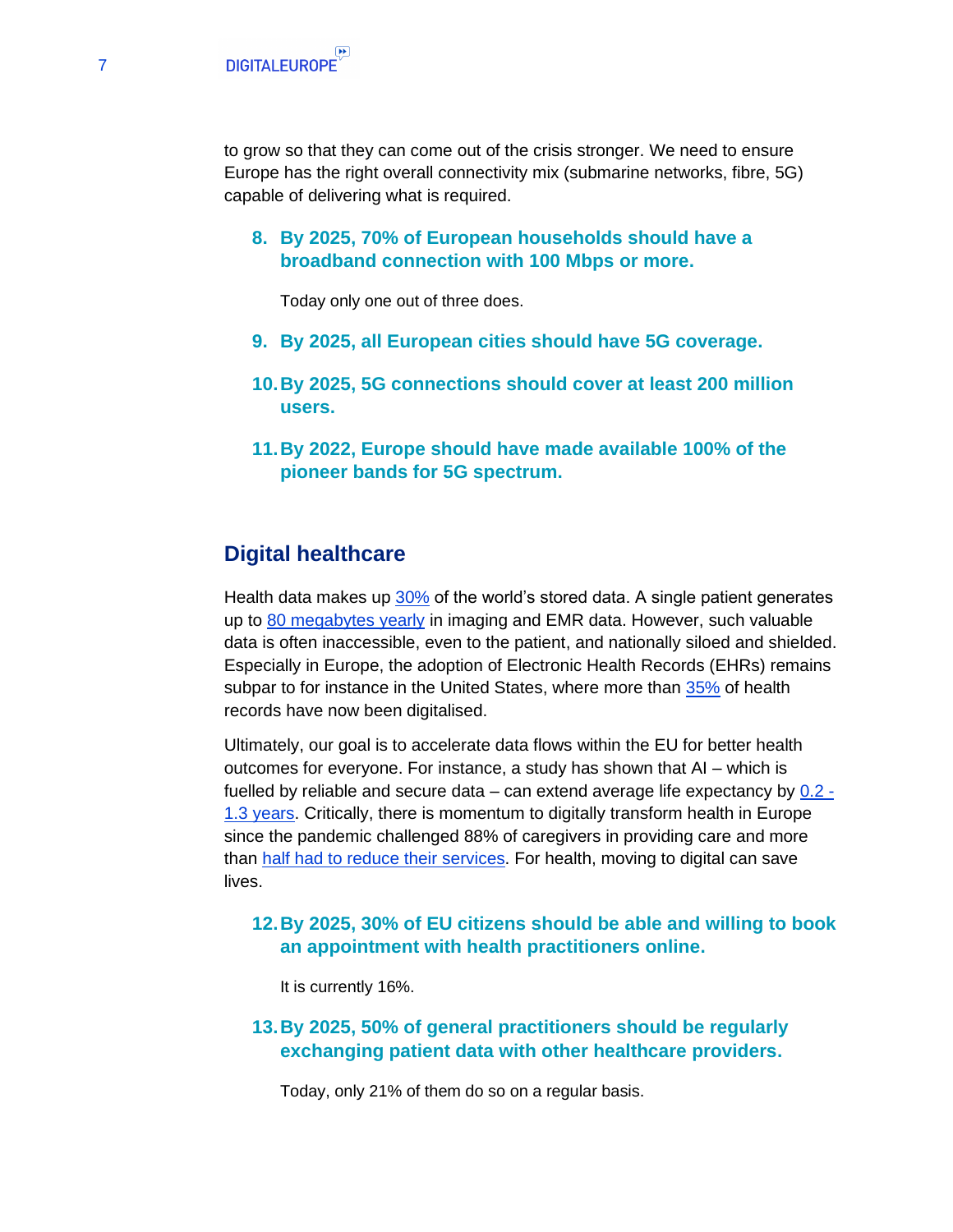#### **14.By 2025, one in three Member States should offer cross-border access to electronic health records. Today only 8% of general practitioners have a system that allows them to do so.**

Today only 8% of general practitioners have a system that allows them to do so.

## <span id="page-7-0"></span>**Digital for SMEs & Scaleups**

Europe must nurture its SMEs and scaleups, as they are essential to our prosperity. More than just an engine for innovation, scaleups are businesses that hire highly skilled workers, raise Europe's productivity, and champion European values across the world. They have the potential to become the next tech giants.

Europe has delivered meaningful growth for its scaleup ecosystem with [a 20%](https://mindthebridge.com/tech-scaleup-europe-2019-report/)  [increase](https://mindthebridge.com/tech-scaleup-europe-2019-report/) in the number of homegrown scaleups every year in the past decade. While it is a step in the right direction, the number of European scaleups is still less than a third of those in the US. That partly explains why Europe is only home to [12% of unicorns](https://www.cbinsights.com/research-unicorn-exits) globally, with half of those in the UK.

#### **15.By 2025, Europe should be home to 25% of the world's unicorns.**

Today it is only 12%, and half of those are in the UK.

#### **16.By 2025, 50% of SMEs should be using big data analytics.**

Today it is only 12%.

#### **17.By 2025, 20% of capital raised should go to tech companies with female or mixed leadership.**

In 2020, only 1.7% of all capital raised went to female-led companies, 7.5% to mixed leadership and 90.8% to companies owned by men.

#### **18.By 2025, 1% of Europe's GDP should be invested in scaleups.**

It is currently 0.5%, lagging behind the US (3.6%) and China (1.3%)

## <span id="page-7-1"></span>**Research & innovation**

At DIGITALEUROPE, we are committed to supporting the development of a Research & Innovation (R&I) framework that promotes the flow of knowledge between public research and industry.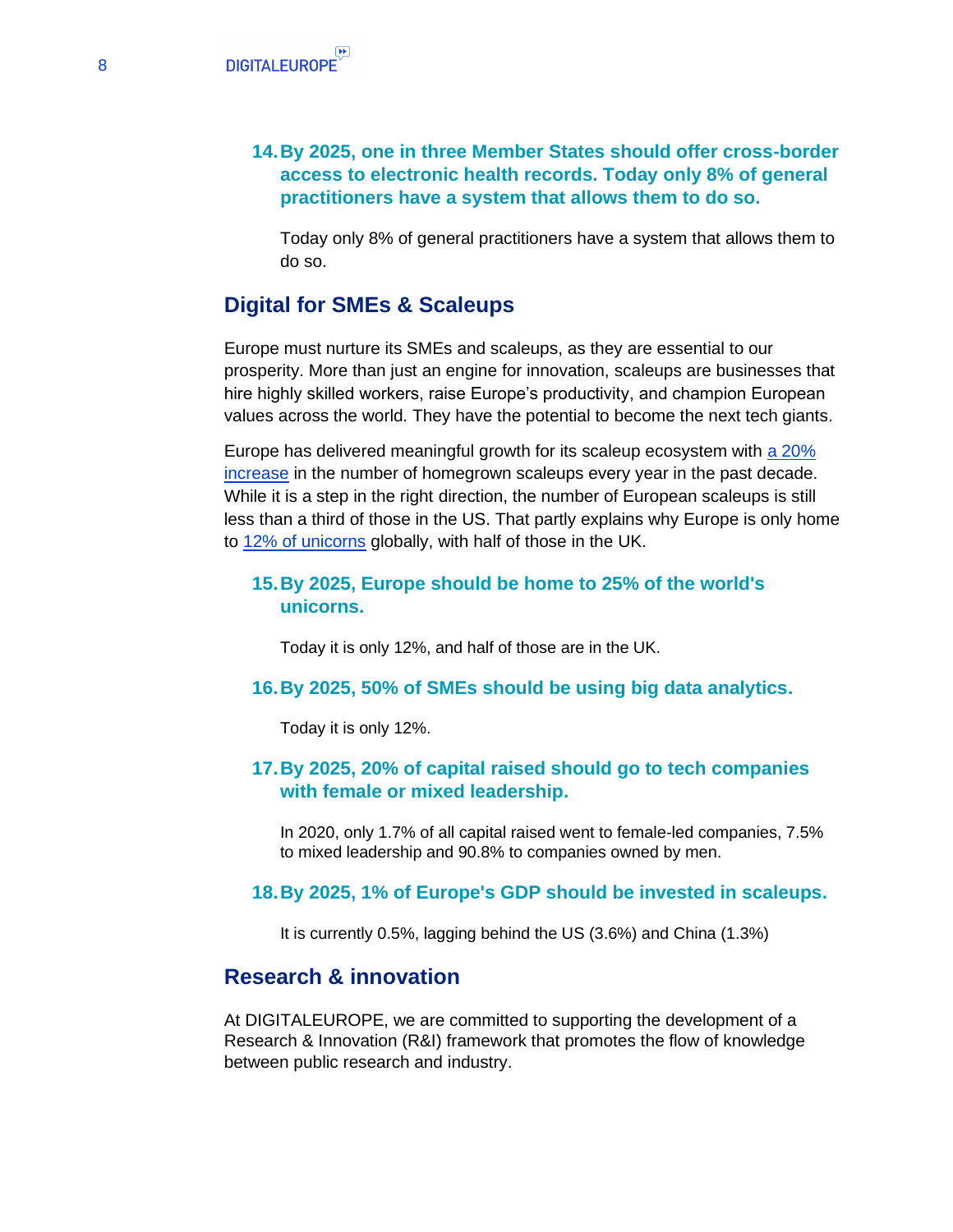Innovation is the most effective way of increasing the well-being of people. When countries and businesses invest in innovative products and services, people's wealth increase, the quality of their lives improve, and they can target their efforts towards bigger problems.

#### **19.By 2025, European countries should be spending 3% of their GDP on Research & Innovation.**

Japan already meets that target with 3.3% spending and in the US it is 2.8%. The EU average is 2%.

#### **20.By 2025, 10% of Research and Innovation spending should be targeted at ICT.**

Currently, only 6.9% is spent on ICT.

#### <span id="page-8-0"></span>**Privacy & security**

With an expected annual growth of around [10%,](http://datalandscape.eu/european-data-market-monitoring-tool-2018) the data market is one of the fastest-growing part of the European economy. Today there are already over [280,000](http://datalandscape.eu/european-data-market-monitoring-tool-2018) data companies based in the EU. This raises new challenges but it also presents, in even greater measure, a vast range of opportunities for Europe to tap into.

Cyberthreats presents a major obstacle to Europe's path to prosperity. Economic loss due to cybercrime is predicted to reach  $\epsilon$  2.5 trillion by 2020, and [74%](https://www.weforum.org/centre-for-cybersecurity) of the world's businesses can expect to be hacked in the coming year. Unfortunately, only [32%](https://digital-agenda-data.eu/charts/see-the-evolution-of-an-indicator-and-compare-breakdowns%22%20%5Cl%20%22chart=%7B%5C%22indicator-group%5C%22:%5C%22security-privacy%5C%22,%5C%22indicator%5C%22:%5C%22E_SECPOL1%5C%22,%5C%22breakdown-group%5C%22:%5C%22total%5C%22,%5C%22unit-measure%5C%22:%5C%22pc_ent%5C%22,%5C%22ref-area%5C%22:%5C%22EU28%5C%22%7D) of European businesses have a cybersecurity strategy. Such global threat requires a coordinated global response.

#### **21.By 2025, fewer than 10% of internet users should be deterred from online purchases due to safety concerns.**

In 2019, 15.8% were discouraged from online purchases due to security concerns.

#### **22.By 2025, all large European enterprises should have a clear cybersecurity strategy.**

Efforts need to be made for Small and Medium-Sized Enterprises to implement cybersecurity strategies by an additional 20%. In 2015, only 31.6% had formally defined their ICT security policy. On this matter there is a great variance with 72.1% of large enterprises having done so against only 27.1% of small ones.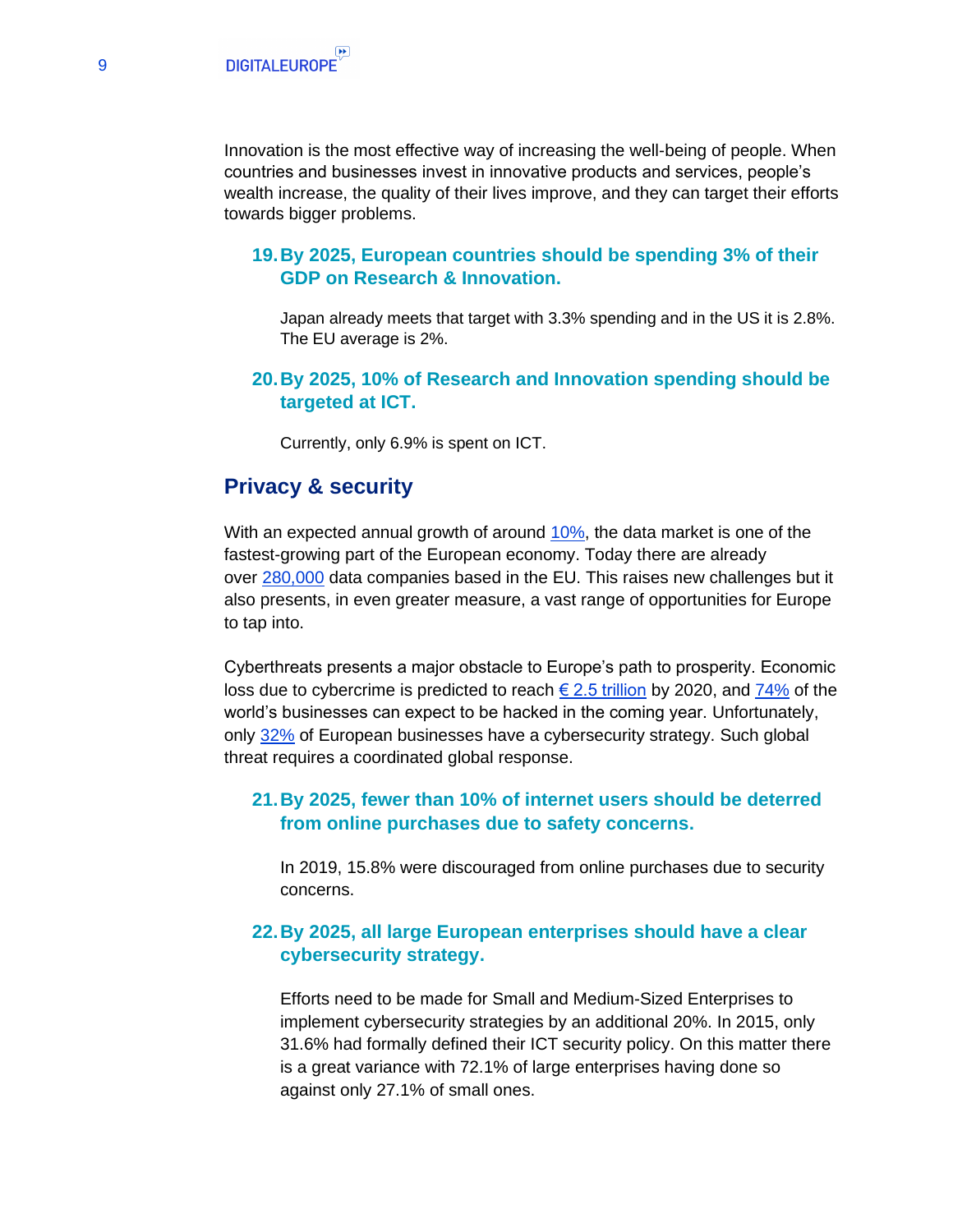#### **23.By 2025, Europe should have hired all the cybersecurity professionals that it requires.**

The gap between what businesses need and the employment market is expected to rise to 350,000 by 2022.

**24.By 2025, 60% of Europeans should trust the internet.**

#### <span id="page-9-0"></span>**eGovernment**

We have seen remarkable improvements in e-Government in Europe over the past years, with most countries already having an operational e-governance scheme. More than half of Europeans use eGovernment services and 38% are using online forms to submit information to their government. However, we are still lagging behind in terms of cross-border mobility, as citizens can use their national ID only for [9%](https://ec.europa.eu/digital-single-market/en/news/egovernment-benchmark-2020-egovernment-works-people) of foreign e-Governance services, with a slightly better figure for businesses at [36%.](https://ec.europa.eu/digital-single-market/en/news/egovernment-benchmark-2020-egovernment-works-people)

#### **25.By 2025, 75% of EU citizens should be using eGovernment services.**

#### **26.By 2025, 70% Europeans should be using online forms to submit their information.**

In 2020, 38% of individuals have submitted completed forms to their government. This is 5% more than in 2018.

## <span id="page-9-1"></span>**Digital Single market**

Europe has a thriving internet economy which has taken on new importance of the context of the COVID-19 crisis. European citizens' ability to access goods and services online has been crucial during the pandemic and has also provided a financial lifeline for many small businesses. However, barriers remain for ecommerce so it's essential that we renew our efforts to complete the Digital Single Market.

#### **27.By 2025, 30% of European SMEs should trade across more than one border.**

As of 2019, only 8.4% do.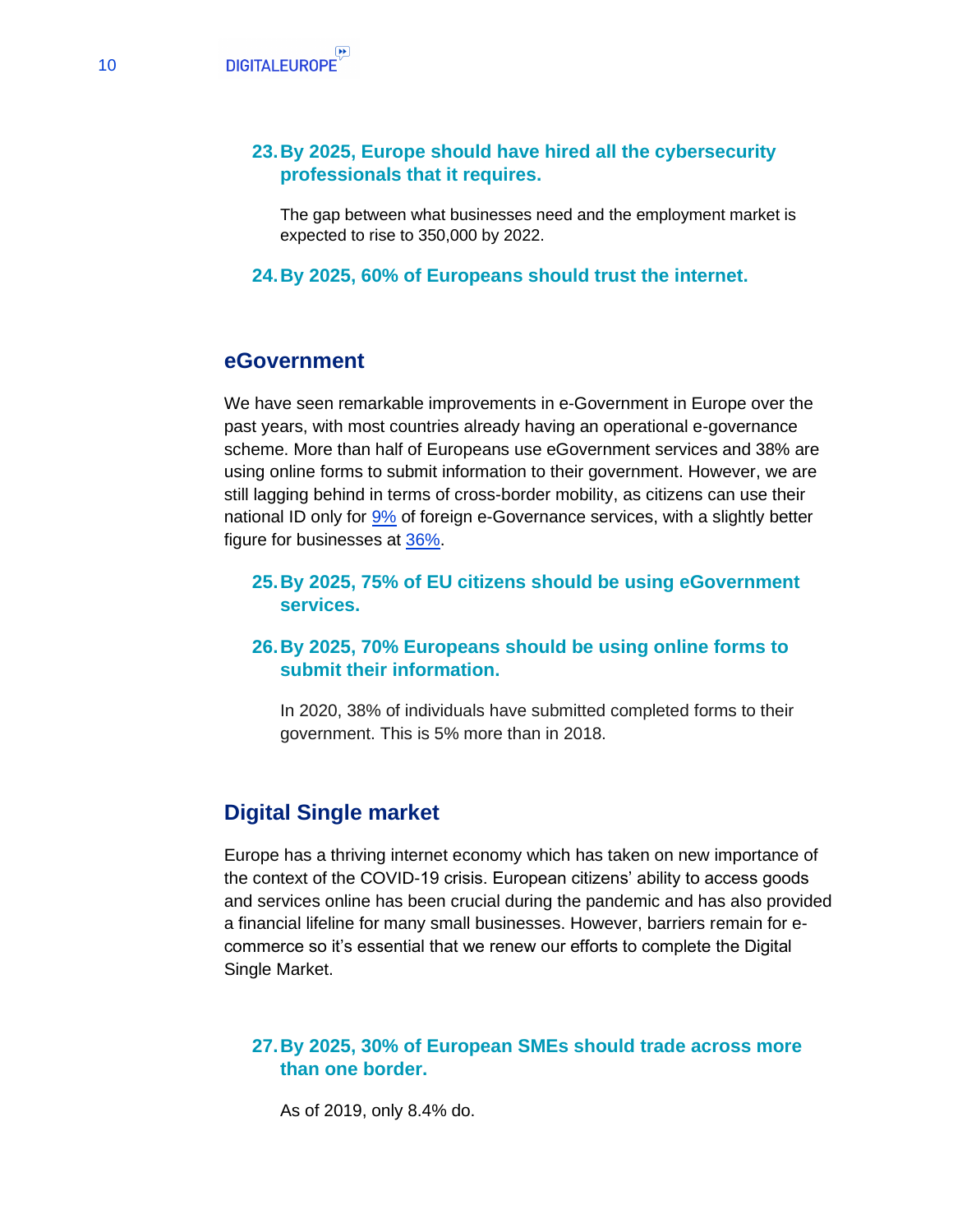#### **28.By 2025, 35% of internet users should be ordering goods or services across EU borders.**

#### <span id="page-10-0"></span>**AI & Data Economy**

The potential of digital technologies for the European society and economy is evident and needed more than ever to support Europe's economic recovery. AI adoption can be part of the response to slowed productivity, helping to tackle challenges of climate change and ageing populations. The positive and trustworthy use of AI will be a cornerstone and it is, therefore, crucial that EU countries make the necessary investments to derive half of their growth from the use of AI.

The impact of data on Europe's economy is huge and Europe's leadership is key for its global competitiveness. The EU should leverage the potential of data to advance the digitalisation of our societies, allowing the European economy to stay competitive while respecting core EU values. In 2020, the data economy represented [3% of the EU27 GDP.](https://datalandscape.eu/european-data-market-monitoring-tool-2018) By 2025, this should be 6%.

#### **29.By 2025, the data economy should represent 6% of the EU's GDP.**

It is currently 3%

- **30.By 2035, European countries should derive half of their growth from the use of AI.**
- **31.By 2025, 50% of European businesses should use advanced cloud computing services.**

In 2020, 26% of EU companies were using advanced cloud computing services

For the full list of our key indicators for a stronger digital Europe, including sources and monitoring over time, please click [here.](https://www.digitaleurope.org/key-indicators-for-a-stronger-digital-europe/)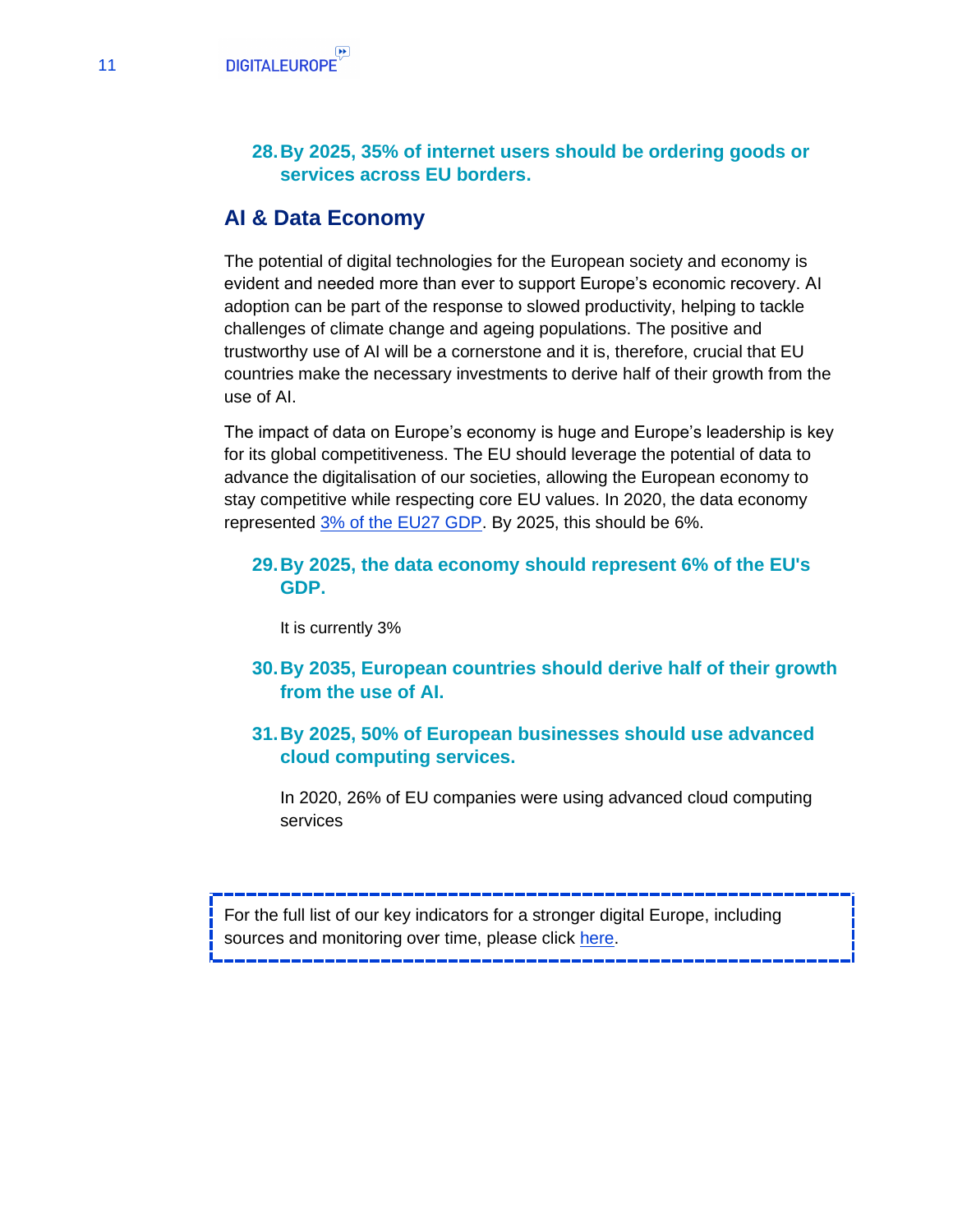#### **Charter of digital rights**  $\circ$   $\bullet$   $\bullet$

<span id="page-11-0"></span>The Commission's stated aim with this part of the Communication is 'to set the European standard for ethical and fundamental values and human rights in the digital space'.

We believe that there is no need to reinvent the wheel here. The Commission already launched a lengthy – and fruitful – process involving all types of stakeholders as part of its High Level Expert Group on Artificial Intelligence. One of the deliverables of that group – which included representatives of consumers, businesses, academics and trade unions – was to create seven ethical principles for artificial intelligence.

We believe that these seven principles are an excellent base for the digital charter. Artificial intelligence is but one of numerous technological trends that is already having an enormous impact on our lives. It may be new, but the social questions that it raises are not unique. Due to the inclusive process which led to their inception, those seven principles also have legitimacy across a wide range of stakeholders.

The challenge now will be to take these seven principles and provide descriptions and examples that are relevant across all digital technologies.

## <span id="page-11-1"></span>**The 7 key ethics principles for trustworthy AI**

The Guidelines put forward a set of 7 key requirements that AI systems should meet in order to be deemed trustworthy. A specific assessment list aims to help verify the application of each of the key requirements:

- 1. Human agency and oversight
- 2. Technical Robustness and safety
- 3. Privacy and data governance
- 4. Transparency
- 5. Diversity, non-discrimination and fairness
- 6. Societal and environmental well-being
- 7. Accountability

More details can be found here: [https://ec.europa.eu/digital-single](https://ec.europa.eu/digital-single-market/en/news/ethics-guidelines-trustworthy-ai)[market/en/news/ethics-guidelines-trustworthy-ai](https://ec.europa.eu/digital-single-market/en/news/ethics-guidelines-trustworthy-ai)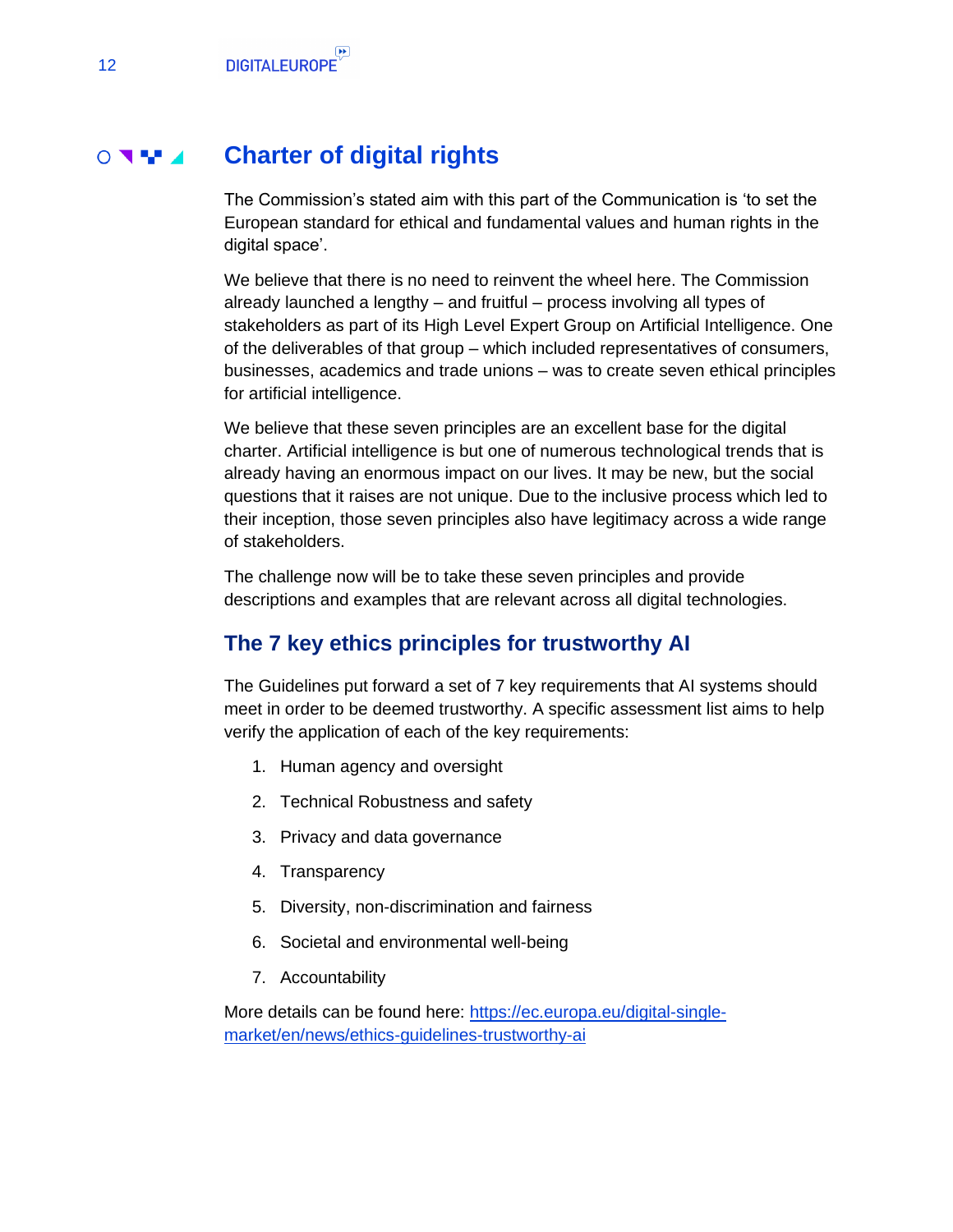#### **The Digital Compass**  $\circ$   $\bullet$   $\bullet$

<span id="page-12-0"></span>As we understand this exercise, the idea behind the Digital Compass is twofold:

- 1. To create a robust governance structure to measure EU and Member State progress towards the digital targets.
- 2. To create a framework for multi-country investment projects, learning from the experiences with the Recovery and Resilience Facility, and to put forward ideas for a potential pilot.

#### <span id="page-12-1"></span>**The governance structure**

The creation of the Recovery and Resilience Facility (RRF) marks a watershed moment for Europe. Necessarily, the institutional set-up – the taskforce in the Secretariat General, supported by other DGs – was formed in haste. In May, we will see to what extent the Commission has been successful in encouraging Member States to produce national spending plans that are coherent, targetbased and specific.

This model – where the Commission plays a central coordinating role – will be essential to realise the ambitions of the Digital Decade. We will also need to give the Commission sufficient capacity and powers to make sure that Member States live up to their commitments.

In terms of improvements to the current RRF, we find that the process could be more transparent. Member State plans should be published for scrutiny in a formalised way. In that sense, the European Semester process provides some inspiration, with its regular reporting, country-specific guidance and national reform programmes.

We will need to do some more thinking as to how this institutional set-up might look. One way is to create a permanent structure specifically for coordinating digital investments and reforms. Another, simpler option might be to mainstream digital more tightly into the current structures that exist. Although the Digital Agenda was one pillar of the Europe 2020 strategy, it has more or less been forgotten and stayed in the shadow of other economic and monetary reforms.

#### <span id="page-12-2"></span>**How to support multi-country investments**

Much of DIGITALEUROPE's work across a number of policy areas is aimed at reducing regulatory fragmentation and enhancing the digital single market. Our members believe that this is one of the main barriers to growth and innovation. Other more unified markets like the US are seen as easier places to do business.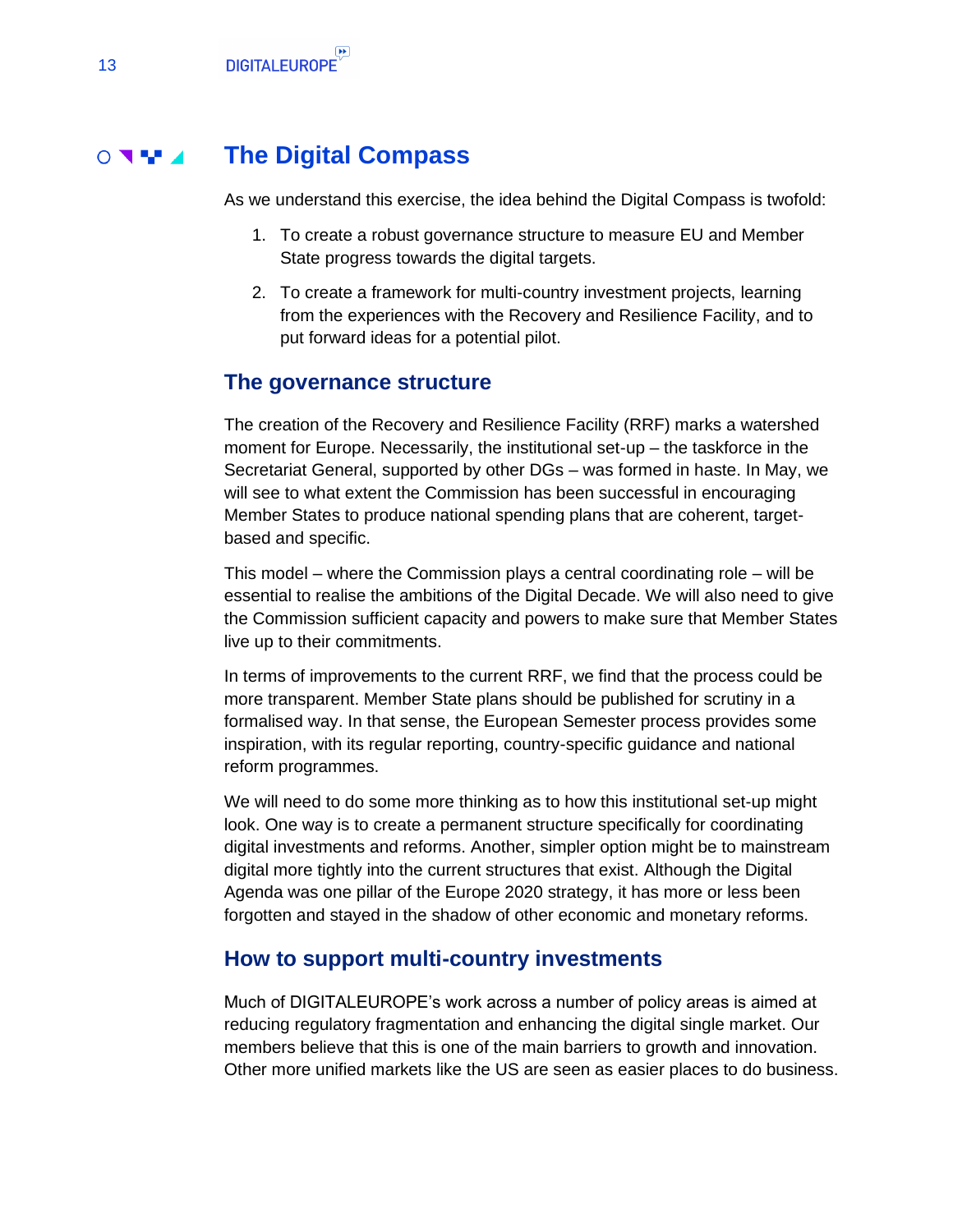To create a truly digital single market, we need to also invest strategically, with one eye on the bigger picture. This is why in our Digital Investment Plan for Europe's Recovery, published in October 2020, we outlined 10 areas that we considered top priority for multi-country investments. By investing in a coordinated way, we can boost the impact of the recovery plans.

This is easier said than done, especially within Europe. In our investment plan, we too wrestled with the problem of overlapping competences and multiple funding sources. For example, it is of course of benefit to the whole of Europe's digital ecosystem that teachers are trained with the latest technologies and modern classrooms. Furthermore, in our recent ['Scaling in Europe' report,](https://www.digitaleurope.org/resources/scaling-in-europe/) digital education was placed as priority number two for some of Europe's most promising young tech companies. But how can we deal with this problem when education policy is mostly set at national or regional level and funding can come from EU, national or regional funds?

Of the national RRF plans that we have seen, there has been a disappointing lack of uptake in multi-country projects. This may change after the Commission has assessed the plans, but the pressure to release the funds quickly may be greater than the impetus to work together with other Member States.

For the Digital Decade, we believe the Commission must play a central role in encouraging multi-country projects. Given our pan-European network of national digital associations, we are well placed to support this process and humbly offer our expertise for a pilot project.

#### <span id="page-13-0"></span>**Our Digital Investment Plan for Europe's Recovery**

We believe that the projects identified in our recent publication are examples of the multi-country (or pan-European) projects that the European Commission and Member States should prioritise.

| <b>Investment area</b>                     | Pan-European project idea                                                                                                                                                         |
|--------------------------------------------|-----------------------------------------------------------------------------------------------------------------------------------------------------------------------------------|
| Digital education,<br>skills and inclusion | 1. A European digital upskilling and reskilling<br>programme<br>2. Bringing schools into the digital age<br>3. Using artificial intelligence to predict the jobs<br>of the future |
| <b>Digital healthcare</b>                  | 4. Modernising and securing the EU's health<br>systems<br>5. Harnessing health data to benefit patients and<br>speed up research                                                  |

You can read the full document here: [https://www.digitaleurope.org/policies/how](https://www.digitaleurope.org/policies/how-to-spend-it-a-digital-investment-plan-for-europe/)[to-spend-it-a-digital-investment-plan-for-europe/](https://www.digitaleurope.org/policies/how-to-spend-it-a-digital-investment-plan-for-europe/)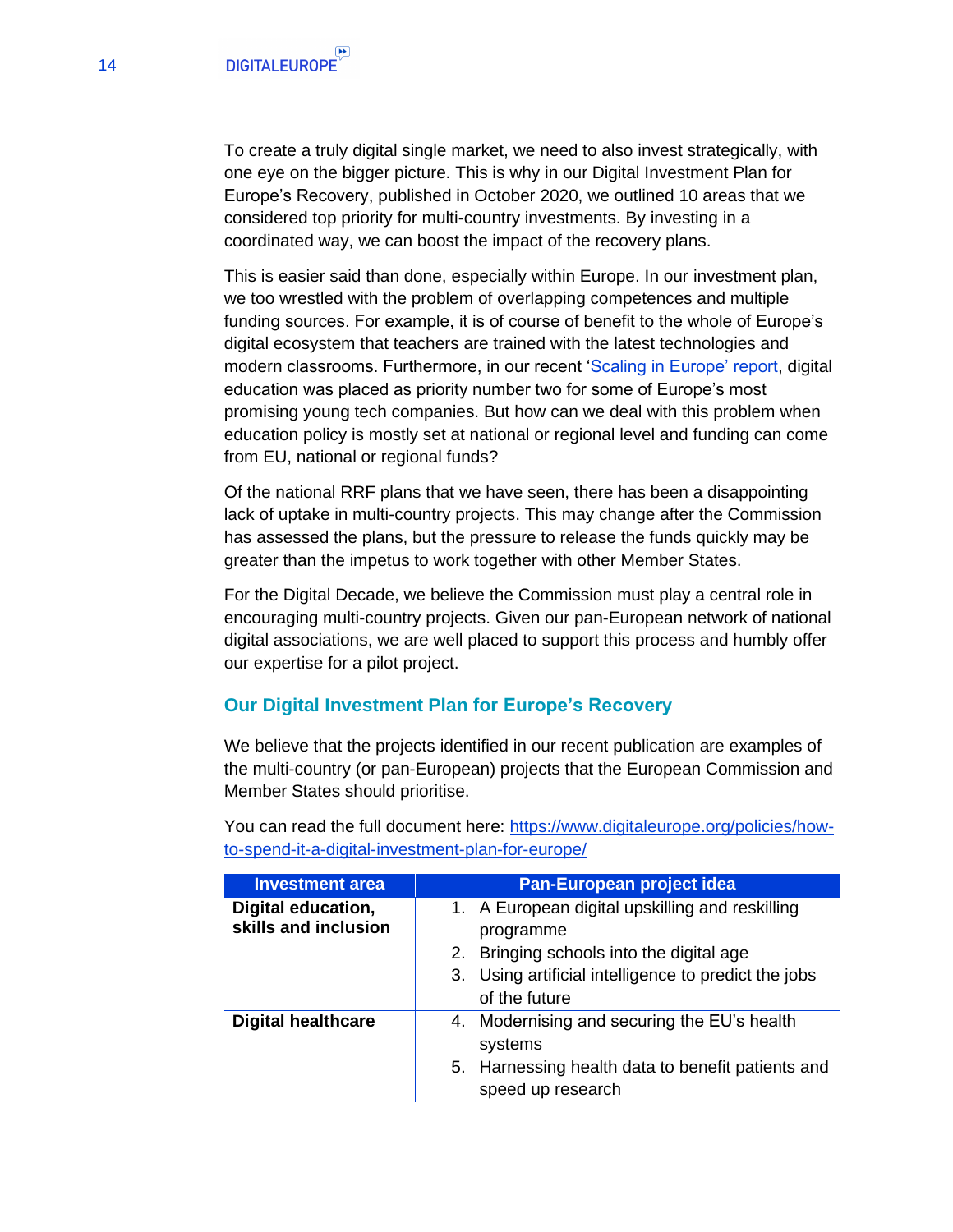| <b>Digitising SMEs and</b><br>scale-ups                               | Boosting SME growth and cross-border trade<br>6.<br>through a Europe-wide e-Administration Portal<br>7. Unlocking open public data to empower scale<br>ups |
|-----------------------------------------------------------------------|------------------------------------------------------------------------------------------------------------------------------------------------------------|
| <b>Digital</b><br>transformation,<br>innovation and the<br>Green Deal | A digital 'Renovation Wave' and a modernised<br>8.<br>construction sector                                                                                  |
| <b>Connectivity and</b><br>infrastructure                             | Bridging the urban–rural digital divide<br>9.<br>10. Boosting growth of traditional sectors through<br>5G connectivity                                     |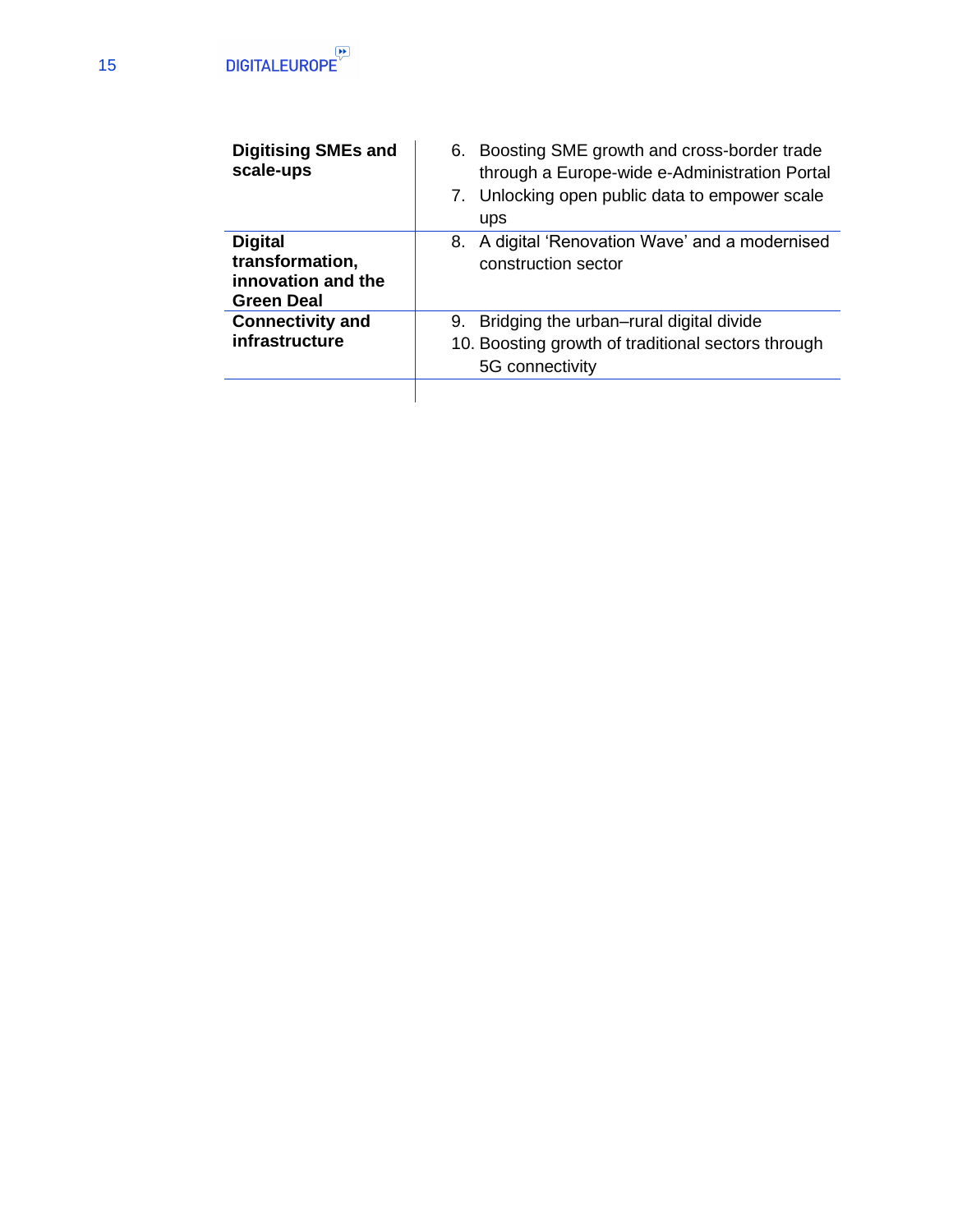#### **The International Dimension**  $\circ$

<span id="page-15-0"></span>DIGITALEUROPE fully agrees that "the EU can only success in its digital transformation if it builds a Digital Decade in an outward-looking manner". The Commission's Trade Policy Review communication noted that already by 2024, 85% of the world's GDP growth is expected to come from outside the EU. If we want our companies to grow and our citizens to benefit, the EU must remain open to international trade and continue to have an open market based on reciprocity and a level playing field.

Therefore DIGITALEUROPE would like to reiterate its four overarching priorities presented first for the Trade Policy Review (see our full response [here\)](https://www.digitaleurope.org/resources/building-tomorrows-global-trade-ecosystem-digitaleuropes-response-to-the-public-consultation-on-the-eu-trade-policy-review/) to ensure that both domestic and trade policies delivers on driving digital transformation in Europe:

**Getting the principles right**: "Open Strategic Autonomy" is a key tool to achieving resilience in the European economy, and digital and technological sovereignty – however, it is essential that we properly understand what these concepts mean, and how we can consider them achieved. Europe can continue to champion multilateral, rules-based free trade founded on reciprocity, and still achieve these goals. Indeed, we welcome the following statement from the recent letter from Germany, Estonia, Denmark, and Finland:

*"Digital sovereignty is about building on our strengths and reducing our strategic weaknesses, not about excluding others or taking a protectionist approach. We are part of a global world with global supply chains that we want to develop in the interests of us all. We are committed to open markets and to free, fair and rulesbased trade."*

Considering the broad scope of the Digital Decade, and the continued political salience of these concepts as shown above, we reproduce here our principles regarding sovereignty and resilience:

Achieving digital and technological sovereignty goes hand-in-hand with the ambition of making the EU a worldwide hub for innovative technologies, services, platforms, and the data economy in general. As such, the EU should continue to pursue its strategic interests by investing, building and maintaining its scientific and technological expertise in critical digital capabilities. These enable a competitive and resilient European economy that can contribute to European industrial leadership on a global scale. This will require heavy investment in areas like digital skills, AI, data and cloud infrastructure and data spaces, and the green transformation of industries, if internationally competitive digital offerings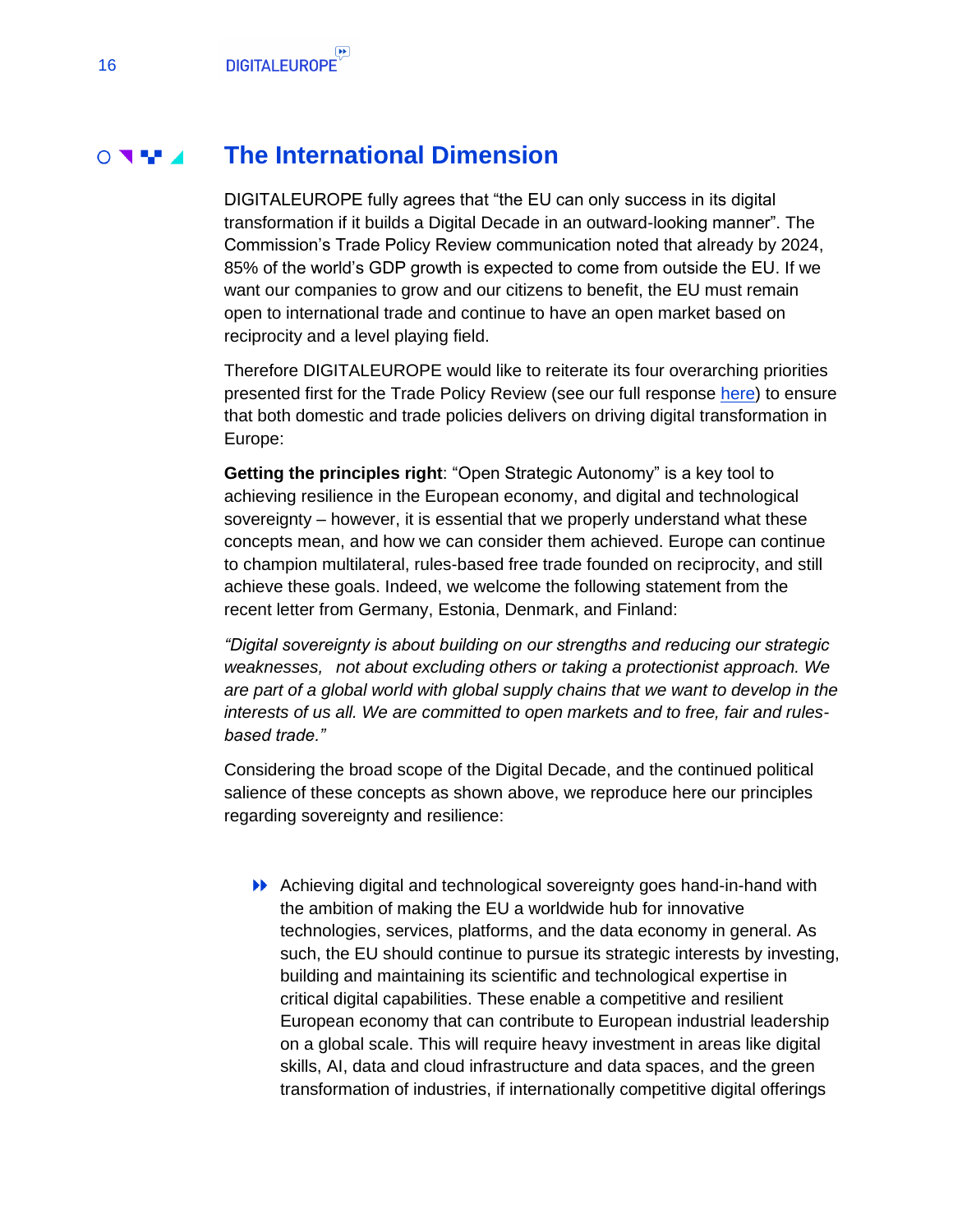are to be available in Europe. Such investments will allow both large and small companies to create innovative new solutions with global reach based on EU values and principles. Efforts towards building European ecosystems (e.g. on data and cloud) should not be pursued purely on a political basis, but must make business sense. The ambition to establish European giants in the data economy is understandable, but must not be pursued in a protectionist spirit, or to the detriment of international collaboration.

- Digital and technological sovereignty should be considered achieved when the EU has a choice in the development of, and reliance upon, technological or digital capabilities in cooperation with qualified international partners who respect European rules and values. Any companies adhering to concrete European rules and values should be considered as potential partners to the EU, irrespective of the location of their headquarters or manufacturing. While Europe may choose to rely solely on home-grown technologies for highly critical applications (e.g. military communications), such critical applications (and safeguards in place to ensure their "Europeanness") should be defined narrowly, and a multi-sourcing strategy should remain the approach for all other applications. The best way to ensure that the latter remains possible is for Europe to continue to champion multilateral, rules-based free trade.
- **EXECUTE:** Resilience of European industry requires collaborative leadership by Europe beyond its borders and effective scenario planning, with the end result being the ability to avoid, withstand and recover from economic shocks. It does not require cutting ties with the very ecosystems and value chains that have enabled fast and efficient responses in the current crisis. In fact, we believe that diverse and digitally-enabled value chains provide a necessary foundation for the European economy to bounce back and stay resilient and flexible during a period of prolonged uncertainty. Collaborative leadership allows our industrial players to assert their position and to promote open markets, European values, and high international standards reflecting those values. Indeed, promoting a united European position in international standardisation processes has the potential to build resilience into our economy that will strengthen European industry for decades to come.

**Leading the way on digital trade**: As the world's leading trade power, the EU should scale up its domestic ambitions and set the global agenda for digital trade. It should leverage all its rich trade policy toolbox to modernise the international trade system so it supports a digitally-transformed world economy. Europe has already taken an important step forward on this question, with a new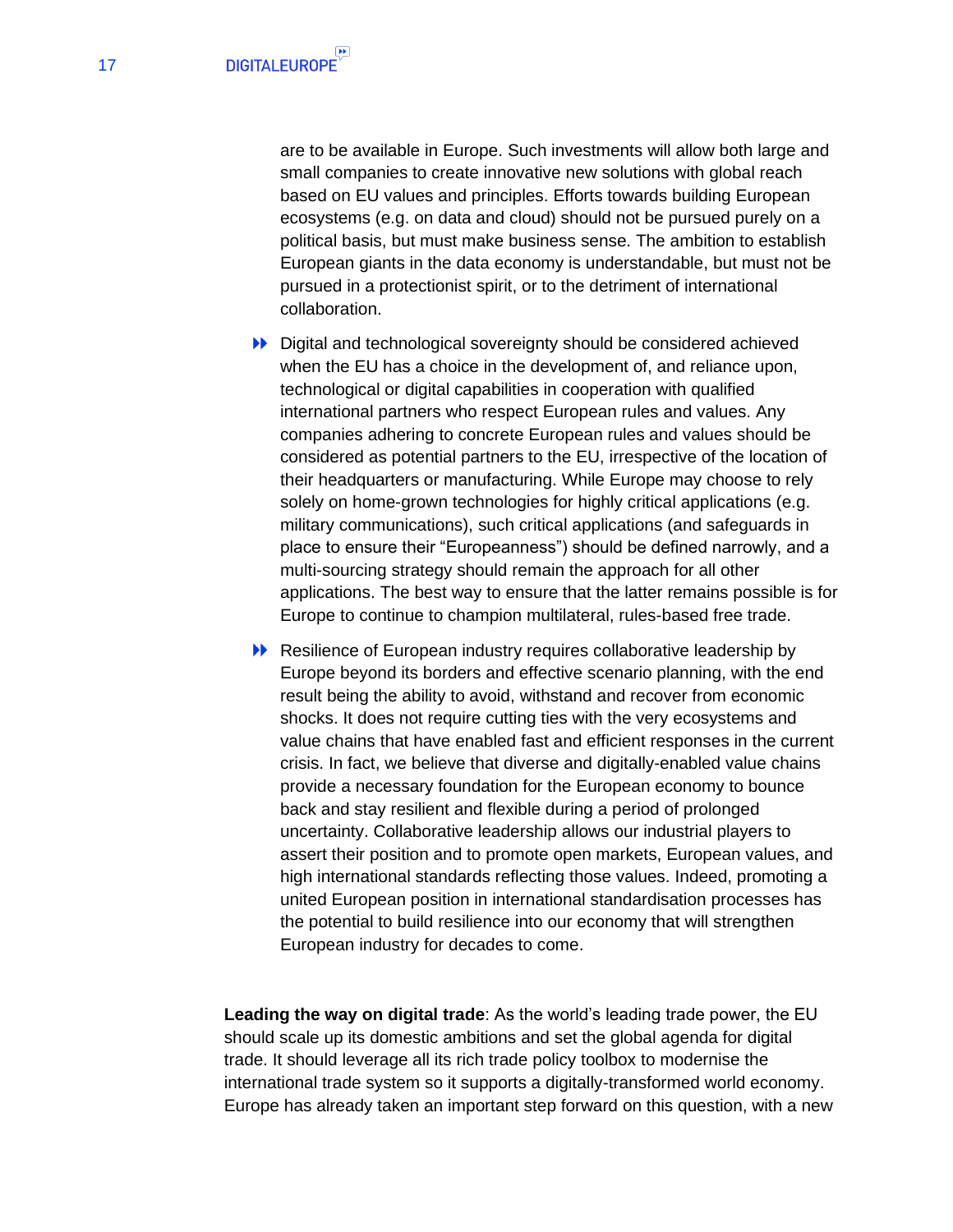digital trade chapter, new language on data flows in the EU-UK TCA and a framework for regulatory cooperation, notably on emerging technologies – DIGITALEUROPE considers this a positive development, and welcomes further work along these lines to ensure that European trade negotiators have the tools they need to combat digital protectionism at the global level.

**Ensuring coherence across policy areas**: Identifying and exploiting synergies between trade and domestic policy areas, such as the post-COVID-19 stimulus plan, will be crucial in achieving Europe's key green, digital, and industrial ambitions. The Trade Policy Review communication has already highlighted the need for this coherence, and we fully support a similar approach in the "Digital Decade", with trade policy and international regulatory cooperation more generally being harnessed to drive digital transformation.

**Building a trade ecosystem that delivers**: Europe must strengthen its partnerships bilaterally and position itself as a facilitator of multilateral dialogue and consensus.The Commission itself notes the need to develop "partnerships and alliances that can underpin European investment in infrastructure, capacity building and the enabling environment, as well as fostering regulatory cooperation notably with like-minded partners." DIGITALEUROPE will soon come forward with a more detailed paper outlining our approach to the international dimension of global digital cooperation. First and foremost, the EU can only achieve this goal if it dedicates itself fully to strengthening and reforming the multilateral system, where the World Trade Organisation in particular plays a crucial role in opening markets, facilitating trade, removing unjustified technical barriers to trade and leveling the global playing field. Multilateral initiatives – from agreed joint actions at G20 and G7, OECD work streams on Pillar 1 and Pillar 2, to WTO initiatives such as the ongoing eCommerce negotiations or the expansion and implementation of the Information Technology Agreement – are key to building capacities, driving investment, and improving the enabling environment of global digital trade. They play an essential role in integrating developing countries into a global trade system that is open, fair, and based on reciprocity and rules.

Building upon the "Brussels effect", the EU must seek coordination with all trade partners on these issues, and seek to be a coalition-builder wherever possible. Moreover, the EU should recall the importance of continued alignment on rules and standards within the European neighbourhood and the MENA region in order to support the influence of the European regulatory approach. However, to set the global agenda, particular emphasis should be placed on developing bilateral relationships with some key trading partners, who can drive Europe's digital transformation through providing market access for European companies, while also partnering with Europe to cooperate where possible towards global rules in fields such as standardisation, data flows, and regulatory approaches to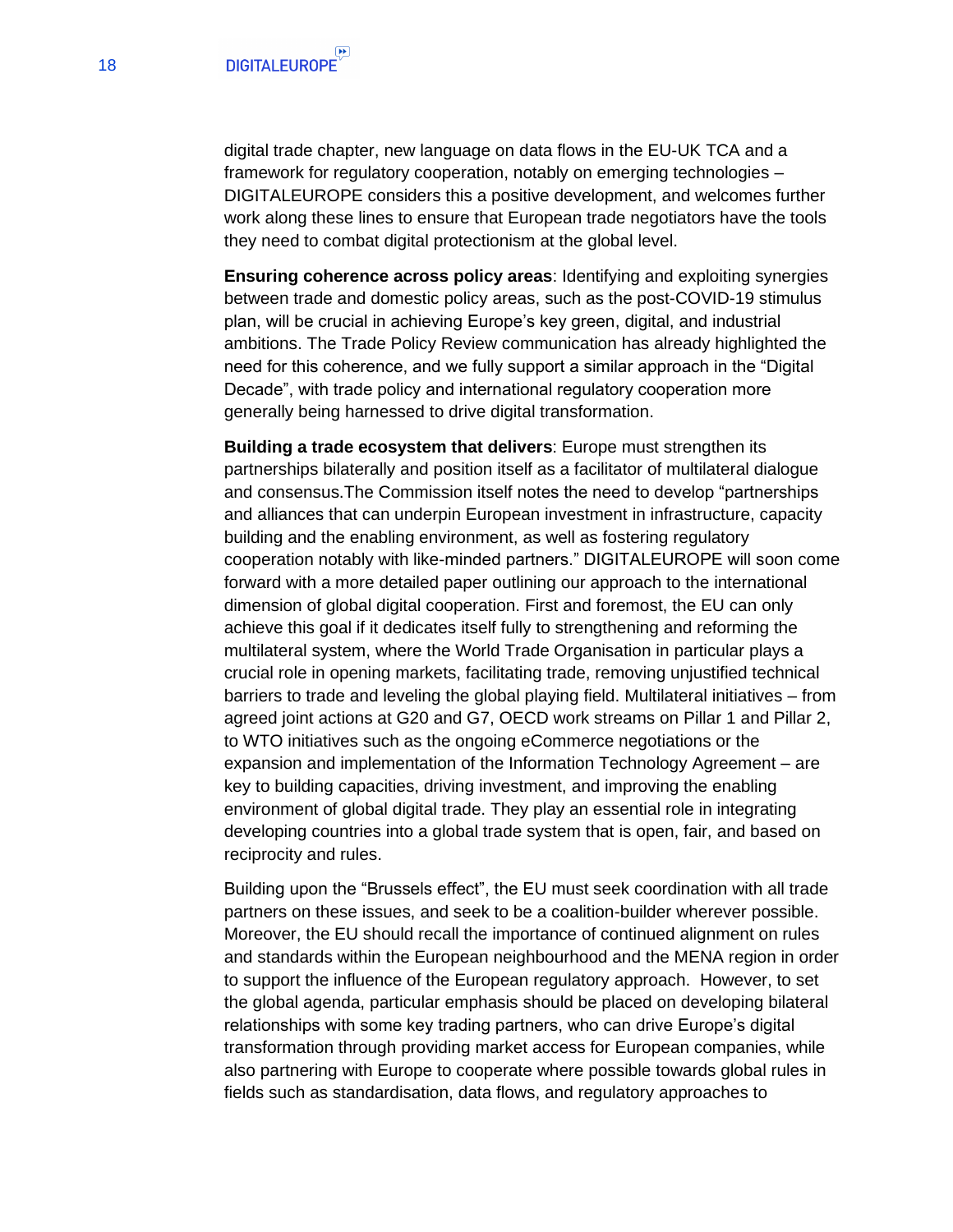emerging technologies. Choosing which partners to prioritise for such a strategic approach should be based on three factors:

- The scale of bilateral trade between the EU and third country in question,
- $\blacktriangleright$  The role played by the third country in global supply chains of relevance to digital transformation,
- **EXECUTE:** The influence of the third country on the development of global rules and standards – regardless of whether they are currently considered "likeminded", this economic reality must be taken into account.

On that basis, DIGITALEUROPE will soon present its priorities for driving digital growth and partnership with five key partners in our forthcoming paper: USA (see our first position [here\)](https://www.digitaleurope.org/resources/digitaleurope-priorities-for-relaunching-the-transatlantic-agenda/), Japan, China, India and the UK. While these relationships all present different challenges and opportunities, they are undoubtedly crucial players in developing the global digital economy and the rules that will shape it. Therefore, the EU should strengthen its dialogue with all five partners, while identifying areas for coordinated approaches with the industry

#### FOR MORE INFORMATION, PLEASE CONTACT:

KK. Chris Ruff

> **Director of Communication and Political Outreach** [chris.ruff@digitaleurope.org](mailto:chris.ruff@digitaleurope.org) / +32 485 55 22 54